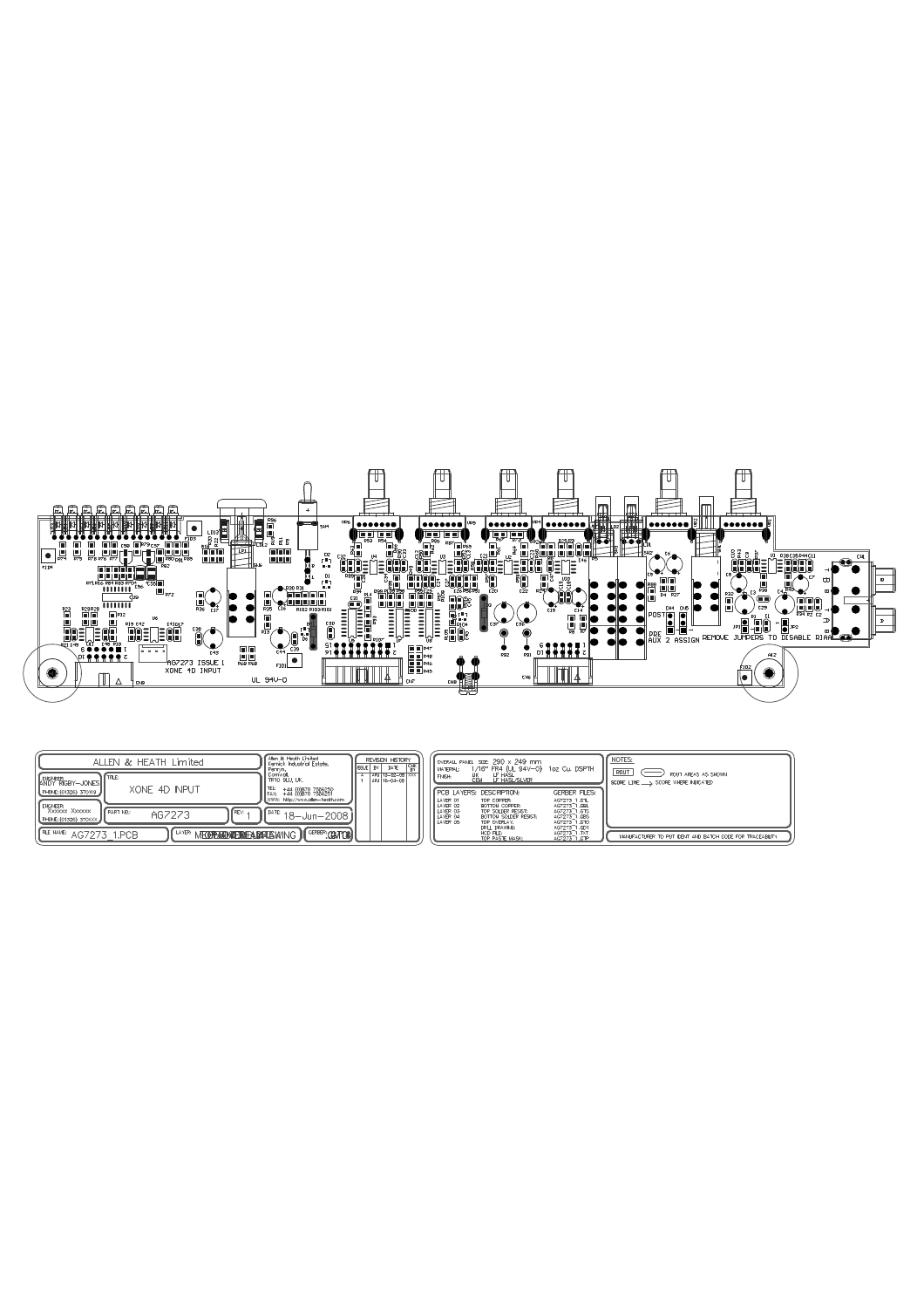|                                                                                                                                                                                                                                                                        | C7273_IPI<br>C7273_IPI.Sch       | C7273_1P2<br>C7273_1P2.Sch              |                                                                                            |
|------------------------------------------------------------------------------------------------------------------------------------------------------------------------------------------------------------------------------------------------------------------------|----------------------------------|-----------------------------------------|--------------------------------------------------------------------------------------------|
|                                                                                                                                                                                                                                                                        |                                  |                                         |                                                                                            |
|                                                                                                                                                                                                                                                                        |                                  |                                         |                                                                                            |
|                                                                                                                                                                                                                                                                        |                                  |                                         |                                                                                            |
|                                                                                                                                                                                                                                                                        |                                  |                                         |                                                                                            |
|                                                                                                                                                                                                                                                                        |                                  |                                         |                                                                                            |
|                                                                                                                                                                                                                                                                        |                                  |                                         |                                                                                            |
|                                                                                                                                                                                                                                                                        |                                  |                                         |                                                                                            |
|                                                                                                                                                                                                                                                                        |                                  |                                         |                                                                                            |
|                                                                                                                                                                                                                                                                        |                                  |                                         |                                                                                            |
|                                                                                                                                                                                                                                                                        |                                  |                                         |                                                                                            |
|                                                                                                                                                                                                                                                                        |                                  |                                         |                                                                                            |
|                                                                                                                                                                                                                                                                        |                                  |                                         |                                                                                            |
|                                                                                                                                                                                                                                                                        |                                  |                                         |                                                                                            |
|                                                                                                                                                                                                                                                                        |                                  |                                         |                                                                                            |
| <b>CHK</b><br>BY<br>ISSUE BY<br>DATE<br>$13-02-08$<br>16-04-08                                                                                                                                                                                                         |                                  |                                         | TITLE: XONE 4D INPUT PCB                                                                   |
| <b>ALLEM &amp;HEATH</b><br>Kemick Industrial Estate,<br>Pengyn, Conwall, Li<br>Tel: +44 (0)1326 372070<br>Fax: +44 (0)1326 372070<br>$\begin{array}{c} \mathbf{A}\\ \mathbf{I} \end{array}$<br>$\begin{array}{ c } \hline \text{ARI} \\ \hline \text{ARI} \end{array}$ |                                  | * All parts to be RoHS Compliant        | PAGE:                                                                                      |
| FILE: C7273_1.Sch<br>$\overline{A}$<br>$\overline{B}$                                                                                                                                                                                                                  | $\overline{c}$<br>$\overline{D}$ | PRINTED: 08:15:44 18-Jun-2008<br>τ<br>Έ | <b>DRG No: C7273</b><br>ISSUE: 1 SHEET: 0 OF 2<br>$\top$<br>$\overline{G}$<br>$H_{\Gamma}$ |
|                                                                                                                                                                                                                                                                        |                                  |                                         |                                                                                            |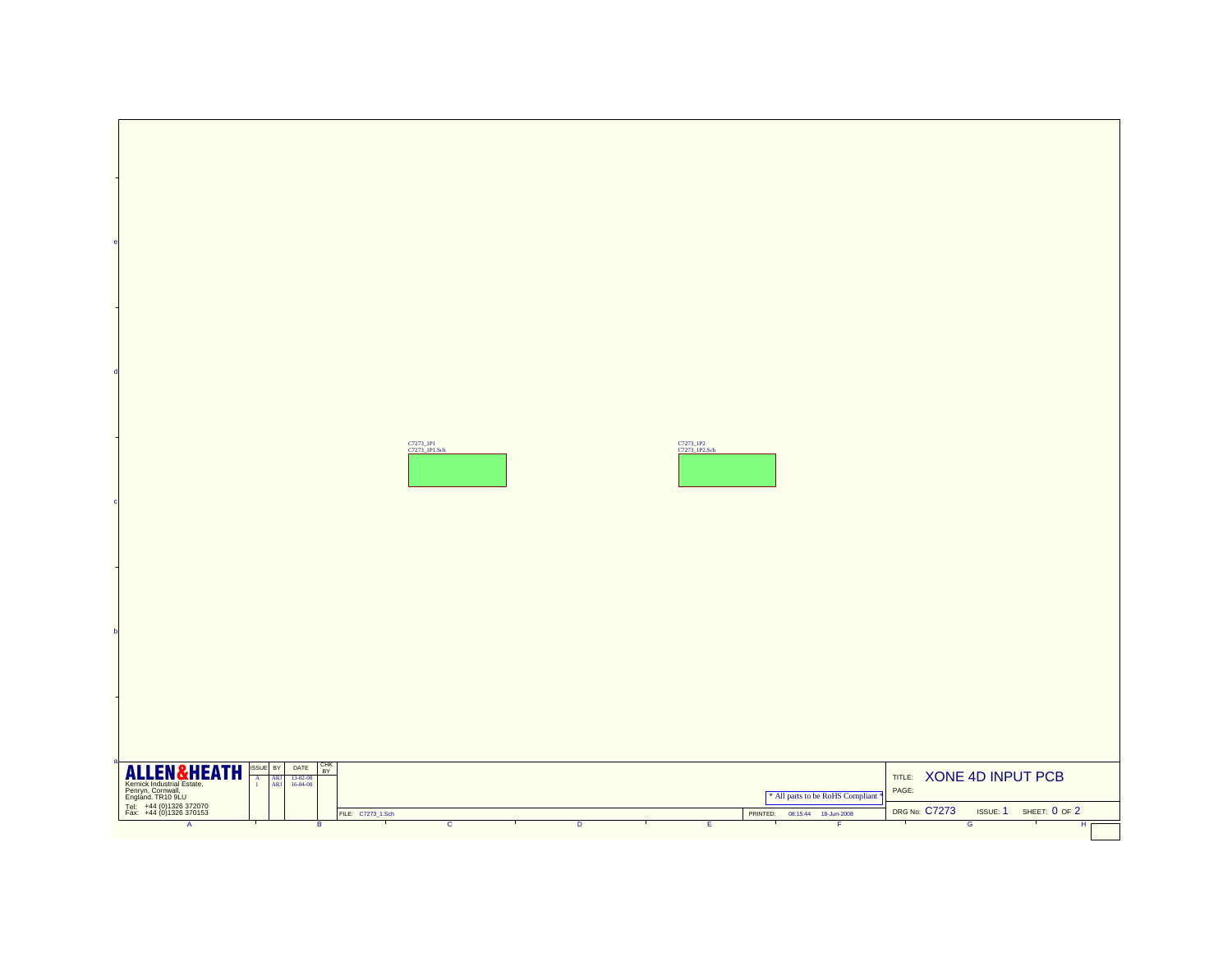

| ALLEN & HEATH Limited                                                                                  | Alen & Heath Limited<br>Kemick Industrial Estate.                                                                         | <b>REVISION HISTORY</b><br><b>ISSLE BY</b> DATE | <b>JOVERALL PANEL SIZE: 290 x 249 mm</b><br>1/16" FR4 (UL 94V-0) 1oz Cu, DSPTH<br>MATERIAL:                                                                                                                                                                               | NOTES:<br><b>ROUT</b>                                             |
|--------------------------------------------------------------------------------------------------------|---------------------------------------------------------------------------------------------------------------------------|-------------------------------------------------|---------------------------------------------------------------------------------------------------------------------------------------------------------------------------------------------------------------------------------------------------------------------------|-------------------------------------------------------------------|
| <b>ANDY RIGBY-JONES</b><br>XONE 4D INPUT<br>PHONE: (01326) 370119                                      | Cornwal,<br>TR10 9LU, UK,<br>TEL:<br>111 (0)870 7556250<br>FAX:                                                           | $\frac{1}{2}$ ARJ 13-02-08 XXX<br>ARJ 16-04-08  | <b>CEM</b><br>LE HASL<br>LE HASL/SILVER<br><b>FINSH:</b><br><b>FCB LAYERS: DESCRPTION:</b><br><b>GERBER FLES:</b>                                                                                                                                                         | <b>ROUT AREAS AS SHOWN</b><br>SCORE LINE ___ SCORE WHERE NDICATED |
| <b>I</b> ENGINEER:<br>XXXXXX XXXXXX<br>N Γrεν⊹.<br><b>FPART NO:</b><br>AG7273<br>PHONE: (01326) 370XXX | WWW: http://www.alen-heath.com<br>$1^{\lceil \frac{\text{DATE}}{\text{DATE}} \cdot 18 - \text{Jun} - 2008 \rceil \rceil}$ |                                                 | TOP COPPER:<br>LAYER 01<br>AG7273_1 .GTL<br>AG7273_1 .GBL<br><b>LAYER 02</b><br>BOTTOM COPPER:<br>LAYER 03<br>AG7273_1 .GTS<br>TOP SOLDER RESIST:<br><b>LAYER 04</b><br>AG7273 1.GBS<br>BOTTOM SOLDER RESIST:<br>LAYER 05<br>AG7273_1.GTO<br>AG7273_1.GD1<br>TOP OVERLAY: |                                                                   |
| $I^{\text{PE NAME}}$ AG7273 1.PCB                                                                      | I LAYER: MECERIDATEMALE LANARSKATING II GERBER: GM1@                                                                      |                                                 | DRILL DRAWING:<br>AG7273 1.TXT<br>NCD FILE:<br>AG7273 1.GTP<br><b>TOP PASTE MASK:</b>                                                                                                                                                                                     | MANUFACTURER TO PUT IDENT AND BATCH CODE FOR TRACEABLITY.         |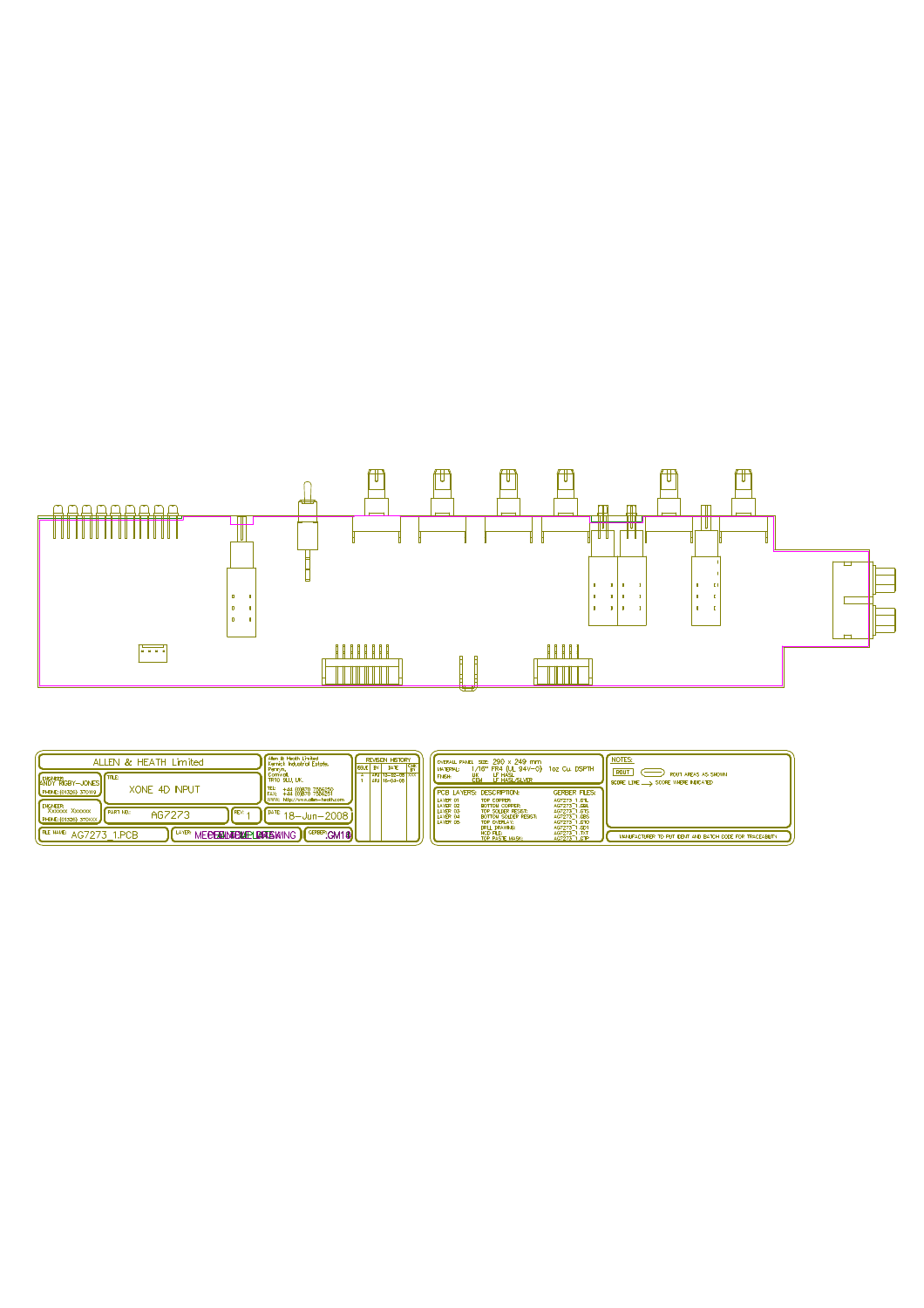